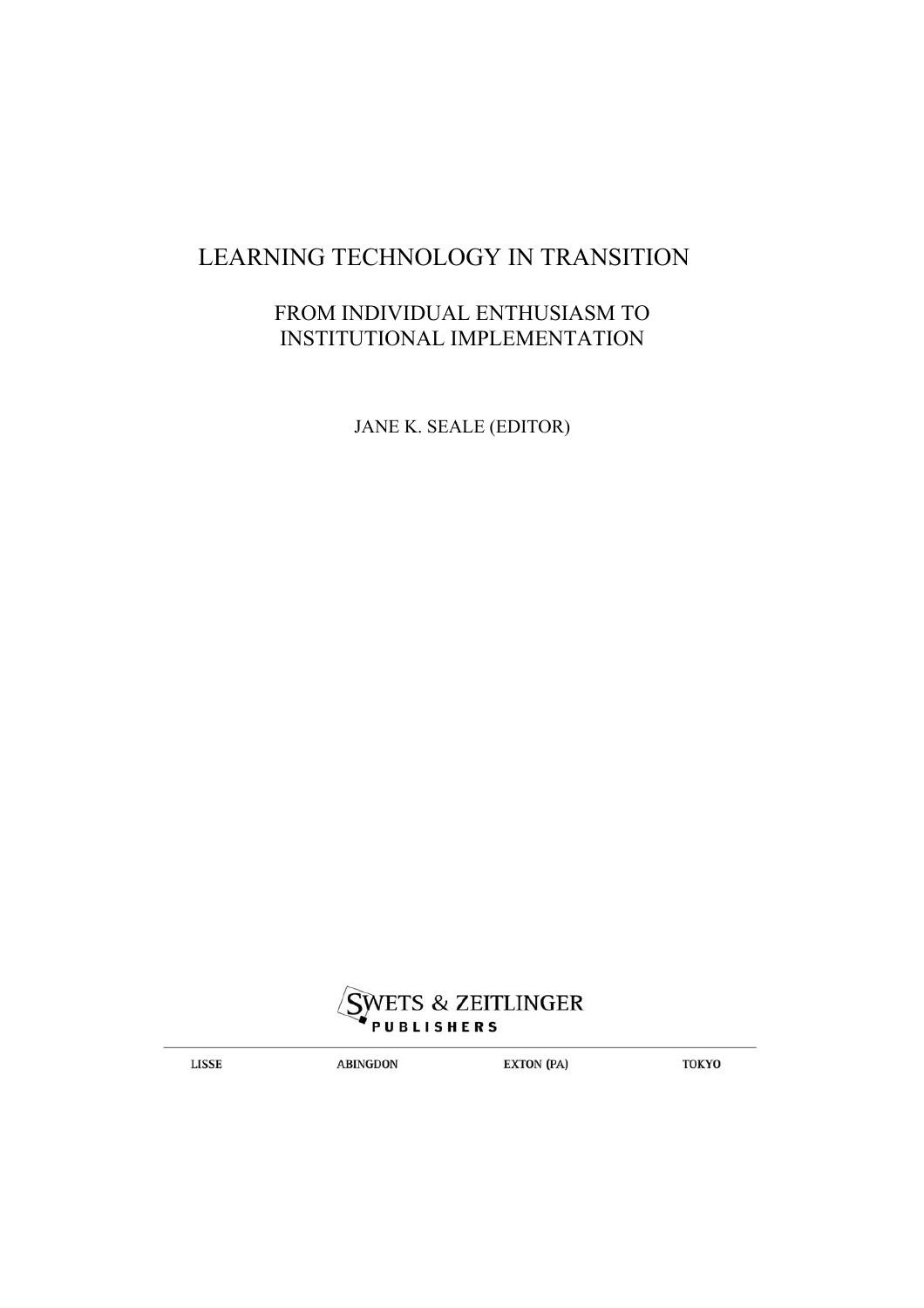# 7

## Institutional Implementation of ICT in Higher Education: A Dutch Perspective

## Wim de Boer, Petra Boezerooy and Petra Fisser

The environment in which higher education institutions have to operate has changed significantly in the last decade and is still changing. New student populations, governmental policy, new conceptions of learning and many other changes related to technological developments are causing higher education institutions to rethink their way of teaching and doing research. In the Netherlands these changes can also be seen. This chapter will discuss the changing context in Dutch higher education and describe the current experiences of teaching and learning with Information and Communications Technologies (ICT). Learning models and how these relate to the use of ICT in higher education will be discussed and conclusions about the current and future use of ICT in Dutch higher education institutions will be drawn.

#### **Factors That Influence Changes in Higher Education**

In research about changes in higher education it can be seen that the changes most important to higher education institutions are initiated externally (e.g. Levine, 2000; Bates, 2001; Fisser, 2001; Middlehurst, 2003). Examples of these external influences are governmental and policy developments, demographic changes, market forces, the knowledge economy, internationalisation of higher education and lifelong learning. Furthermore, it is well known that higher education institutions have to react to these external changes in order to survive. The use of ICT is seen as one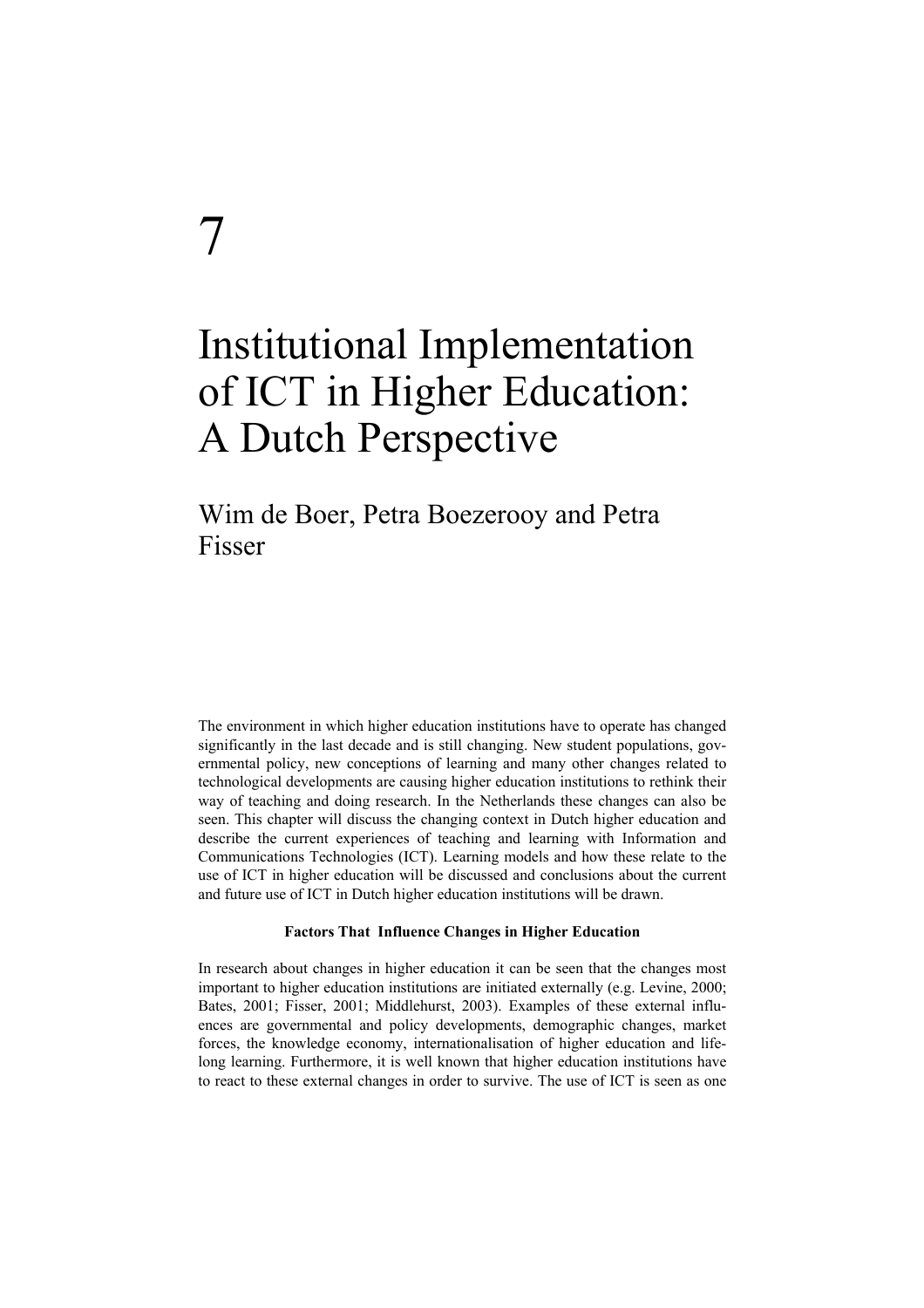of the responses to these external changes. ICT has enlarged the opportunities available for higher education organisations and is having an effect on the traditional modes of production, ways of communicating with students, organizational structures, budgeting and accountability mechanisms and quality assurance procedures. However, as Fisser (2001) shows in her overview framework of factors that could have an impact on the use of ICT in education, alongside the external influences, institutional conditions could have an influence on the use of ICT. Fisser (2001) categorised factors that effect using new forms of ICT in education into six groups, listed in Table 1.

An important issue to consider is how individual Dutch higher education institutions adapt to the external and internal developments. Do they use ICT for reducing geographical distances in order to make these distances less of a barrier for both students and higher education institutions? Or do they change the roles of instructors or make use of more flexible curricula and new teaching and learning paradigms? In relation to this, one can wonder whether Dutch higher education institutions are in the process of providing quality education for rapidly diversifying student cohorts (Middlehurst, 2003), for which the ideal mode of delivery is a mix of on-campus and flexible learning (Bates, 2001). These are some of the questions we will address in this chapter. We will not only look into the current situation of the use of ICT in Dutch higher education, but will also focus on some of the future perspectives.

| Category                        | <b>Factors</b>               |                            |
|---------------------------------|------------------------------|----------------------------|
| <b>Environmental pressures</b>  | New market                   | Competition                |
|                                 | <b>Education as business</b> | Response to threats and    |
|                                 | Part-time students           | opportunities              |
|                                 | Lifelong learning            | Flexibility                |
|                                 | On-demand training           | Knowledge management       |
|                                 | Funding                      | Changing student demo-     |
|                                 | Partnerships                 | graphics                   |
|                                 | Tailor-made products         | Demands from employers     |
|                                 | Dynamic environment          | Demands from learners      |
| <b>Technology developments</b>  | Emerging technology          | New technology (push,      |
|                                 | Dependence on IT             | hype)                      |
| <b>Institutional conditions</b> | New organisational struc-    | Concrete plans             |
|                                 | ture                         | Improved access to educa-  |
|                                 | Broad participation          | tion Leadership            |
|                                 | Shared vision                |                            |
| <b>Educational develop-</b>     | New conceptions of learn-    | Individual differences     |
| ments                           | ing                          | Active learning            |
|                                 | New teaching models          | Focus on learner/learning  |
| <b>Cost reduction / Cost-</b>   | Reducing costs               | <b>Benefits</b>            |
| effectiveness                   | Cost-effectiveness           |                            |
| <b>Support facilities</b>       | Administrative support       | Availability of technology |
|                                 | Educational and technical    | Availability of facilities |
|                                 | support (including staff     |                            |
|                                 | development)                 |                            |

Table 1. Summary of factors that effect using new forms of ICT in education.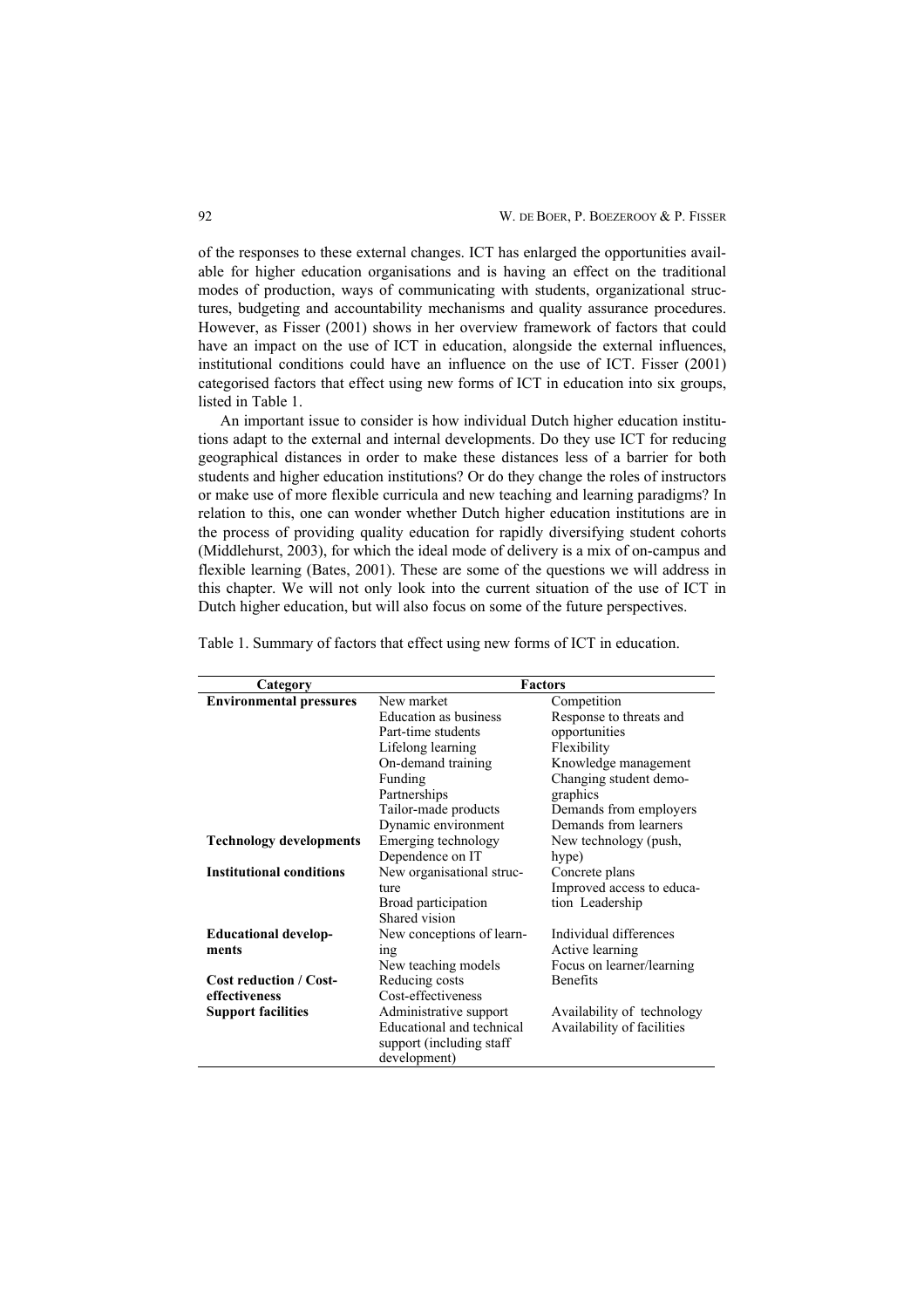#### **Drivers for Change for Dutch Higher Education Institutions**

The Dutch higher education system is a binary or dual system, consisting of both universities and universities of professional education. Alongside these two major sectors, higher education is also provided through the Dutch Open University. The Dutch higher education system typically combines a centralised governmental policy with a decentralised policy (institutional autonomy) for the administration and management of the higher education institutions. With respect to the use of ICT this means that, contrary to the existence of some central governmental ICT policy for the primary and secondary education sector, governmental ICT policy for the higher education sector hardly exists. However, there are some semi-governmental funded initiatives that can be seen as the main drivers for change with respect to the use of ICT within Dutch higher education. These two initiatives are the SURF Foundation and the Dutch Digital University, two organisations that promote the use of ICT in higher education.

#### **The SURF Foundation**

The mission of the SURF Foundation is to exploit and improve a common advanced ICT infrastructure that will enable higher education institutes to better realise their own ambitions and improve the quality of learning, teaching and research (Stichting SURF, 2003). The SURF activities are funded by the higher education institutes in the Netherlands as well as by the Dutch government. One of the programmes within the SURF Foundation is the SURF ICT and Education Platform. This platform has generated a wealth of experience and products and paved the way for further cultural changes. Building on four years of successful tenders for innovation projects, the SURF ICT and Education Platform will support innovative projects during the next few years. Each year one or more themes will be adopted, in which modernisation projects that complement and strengthen each other will be subsidised and implemented via a tender. Institutions in collaboration with each other write the project plans within this tender. The platform itself initiates various projects, which promote, for example, systems integration or putting in place the use of standards.

#### **The Digital University**

The Dutch Digital University is a consortium of ten higher education institutions in the Netherlands. It focuses on the development and application of digital educational products and knowledge for higher education (Digitale Universiteit, 2002). Important issues for the Dutch Digital University are a changing demand for education, combining working and learning, permanent education, the role of e-learning and the need for cooperation. The Dutch Digital University aims to set up a relevant knowledge network, share expertise and, last but not least, share the financial burden of innovation. The projects of the Dutch Digital University can be divided into five programs:

- Digital testing, assessments and digital portfolio;
- Digital educational tools: tasks and resources;
- Learning and coaching from a distance: dual, virtual and international;
- Building up and disseminating expertise;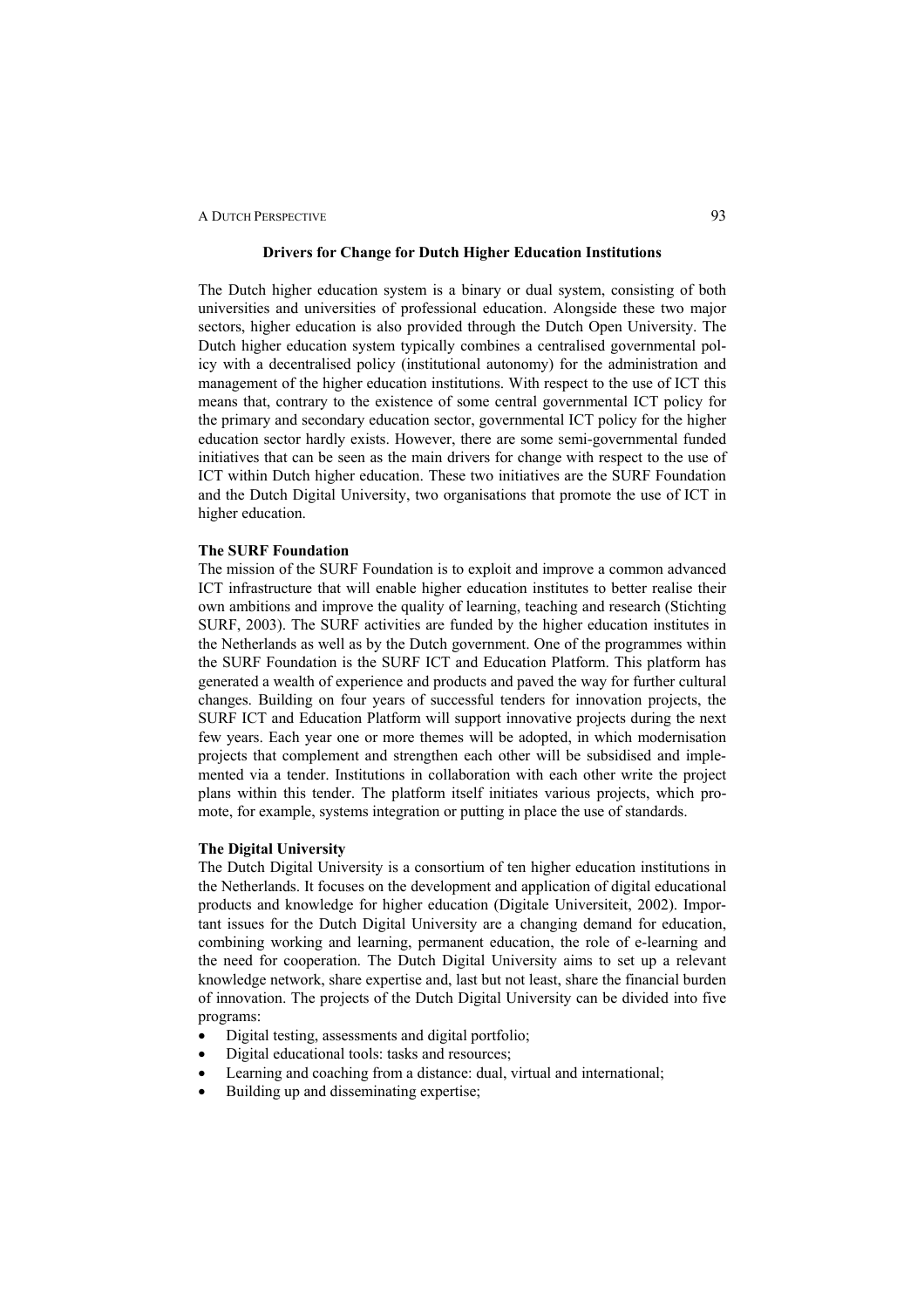• Electronic Learning environments (standardization and interoperability).

In addition to the activities of the SURF Foundation and the Dutch Digital University, many projects have been set up within the individual higher education institutions. How these and other initiatives have influenced the use of ICT in higher education will be discussed in the next section.

#### **Current Experiences of Teaching and Learning With ICT**

In describing the Dutch situation, with respect to the use of ICT, we will rely heavily on the work of Collis and Van der Wende (2002) who conducted an international comparative study of 'Models of Technology and Change in Higher Education' in the Netherlands, United Kingdom (UK) and Australia. An overview will be given of the results for Dutch higher education (more detailed information can be found in De Boer and Boezerooy 2003).

In the last decade, at all levels in Dutch higher education institutions, innovative ICT experiments have been conducted. Many of these institutions have expanded the pioneering stage through the so-called '1,000 flowers blooming' phase, to faculty and even institution wide managed change or the so-called 'bottom-up to top-down approach' (Fisser, 2001). An important condition for innovative use is a high level of technical infrastructure. The technical infrastructure of the Dutch higher education institutions (supplied via SURFnet, part of the SURF Foundation) is one of the world's fastest and most advanced networks. Speed, reliability and security of the network are the key issues. De Boer and Boezerooy (2003) note that an estimated 400.000 staff and students of over 200 organisations (including the Dutch universities, universities of professional education, academic hospitals, research centres and (scientific) libraries) are connected to SURFnet. Students and staff of higher education institutions can have access to SURFnet from both the office and at home.

Another important factor for fostering innovation is institutional policy. There are many external or environmental pressures and institutional conditions that can have an effect on the institutional policy with respect to the use of ICT. These pressures and conditions are highlighted in the definitions and descriptions given by Collis and Gommer (2000) and Collis and Moonen (2001) of four main scenarios for educational delivery that can have an influence on the institutional policy (see Figure 1). The scenarios are situated within two dimensions (or lines of change). The first dimension relates to the extent to which institutions focus on local or global issues. The second dimension relates to the extent to which the institution or the lecturer controls the quality of the program.

In Scenario A (Back to Basics)*,* the higher education institution offers oncampus activities, in which the institution controls the program. Furthermore, there is hardly any flexibility for the 18-24 years old on-campus students. However, in this scenario it is also the case that many higher education institutions are starting to experiment with distance participation in their established programs. This can lead to Scenario B (The Global Campus). In this scenario the institution also controls the program, but there is a focus on more diversified off-campus student groups. Scenario C (Stretching the Mould) relates to increased flexibility with or without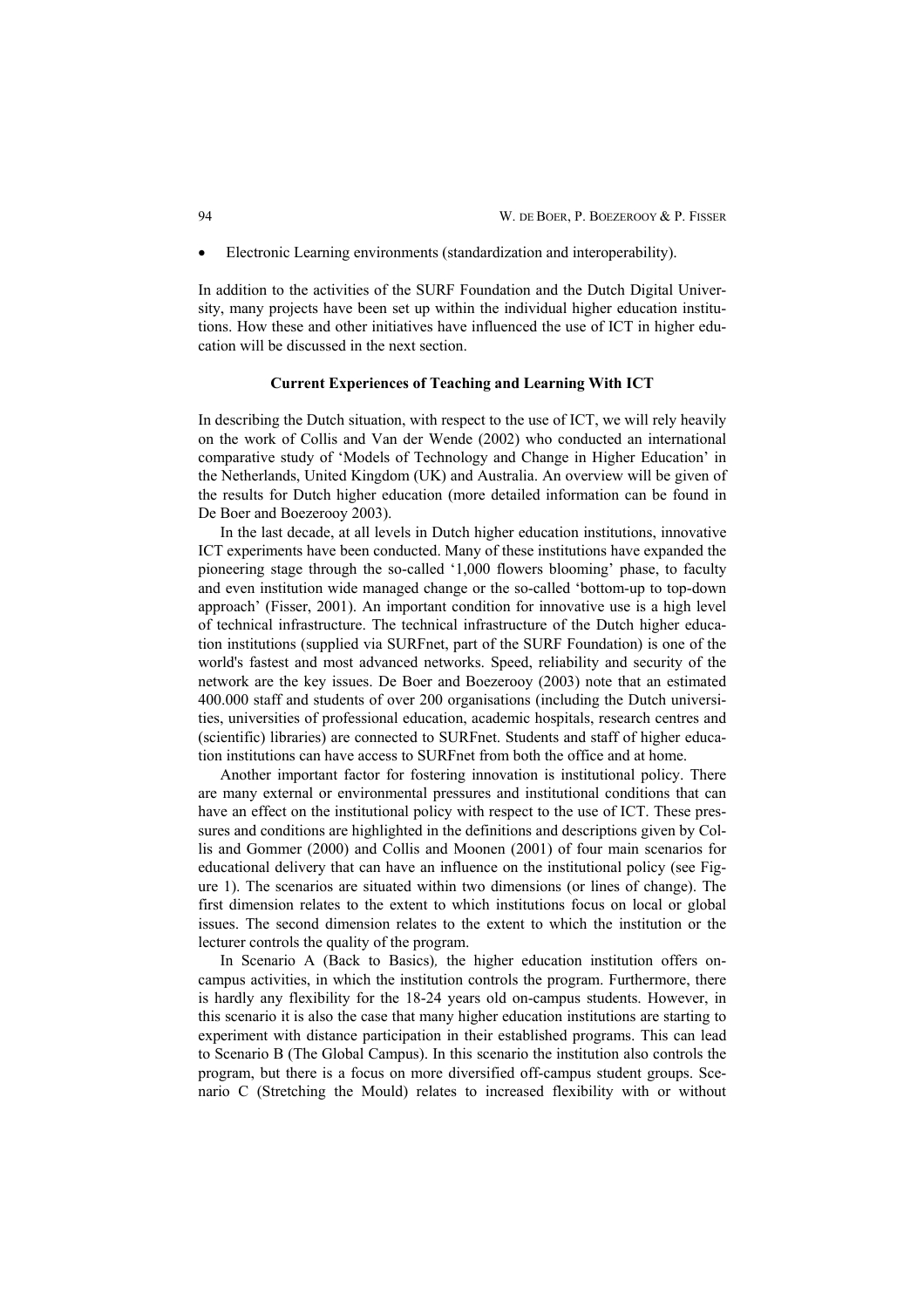| Scenarios                                                               | Where local and face-to-<br><i>face transactions are</i><br>valued<br>highly                                                           | Where local and face-to-<br>face transactions are<br>highly<br>valued                                                        |
|-------------------------------------------------------------------------|----------------------------------------------------------------------------------------------------------------------------------------|------------------------------------------------------------------------------------------------------------------------------|
| In which the institution<br>offers a program and<br>ensures its quality | <b>SCENARIO A</b><br>Quality Control of a co-<br>hesive curriculum, ex-<br>perienced in the local<br>setting.<br><b>Back to Basics</b> | <b>Scenario B</b><br>Quality Control of a co-<br>hesive local curriculum,<br>available globally.<br><b>The Global Campus</b> |
| In which the institution<br>offers a program and<br>ensures its quality | Scenario C<br>Individualisation in the<br>local institution.<br><b>Stretching the Mould</b>                                            | Scenario D<br>Individualisation and<br>globalisation.<br><b>The New Economy</b>                                              |

Figure 1. Four scenarios for educational delivery (Collis & Gommer: 2000: 32).

 $\overline{\phantom{a}}$ 

changing the underlying pedagogical model within the institution. Furthermore, institutions offer more flexibility for participation within their pre-set on-campus programs. Scenario D, The New Economy, is the most radical; a student can make his own decisions about what, when, how, where, and with whom he learns.

De Boer and Boezerooy (2003) used these four scenarios as a framework for describing the current use of ICT in Dutch higher education institutions. They found that Dutch higher education institutions mainly focus on the traditional on-campus activities, in which face-to-face contact and contact between the instructor and students are two of the most important aspects. At the same time there is less emphasis on offering time and place independent learning for a diversified target group. In Dutch higher education, teaching and learning with ICT is mainly aimed at the 18- 24 years old students and there is far less emphasis on international students and lifelong learners. In addition to the emphasis on offering time and place independent learning, Dutch higher education institutions only offer a moderate choice in the programs they offer. The institutions decide upon the programs they offer and these programs are in principle fully planned, with some individual choices for students. Institutions offering highly flexible programs in which students can choose more or less their own combinations are rare inside the Netherlands.

With respect to the use of ICT in teaching and learning De Boer and Boezerooy (2003) found that technology, in terms of e-mail, word processing, PowerPoint and Internet has become standard as part of the teaching and learning process. This trend can also be seen for the implementation and use of the electronic or virtual learning environments (VLE) in Dutch higher education. Almost all of the Dutch higher education institutions have implemented or are implementing an electronic learning environment. The most popular systems are Blackboard, WebCT and Lotus Learning Space, as well as home made systems such as TeleTOP, Polaris and N@Tschool.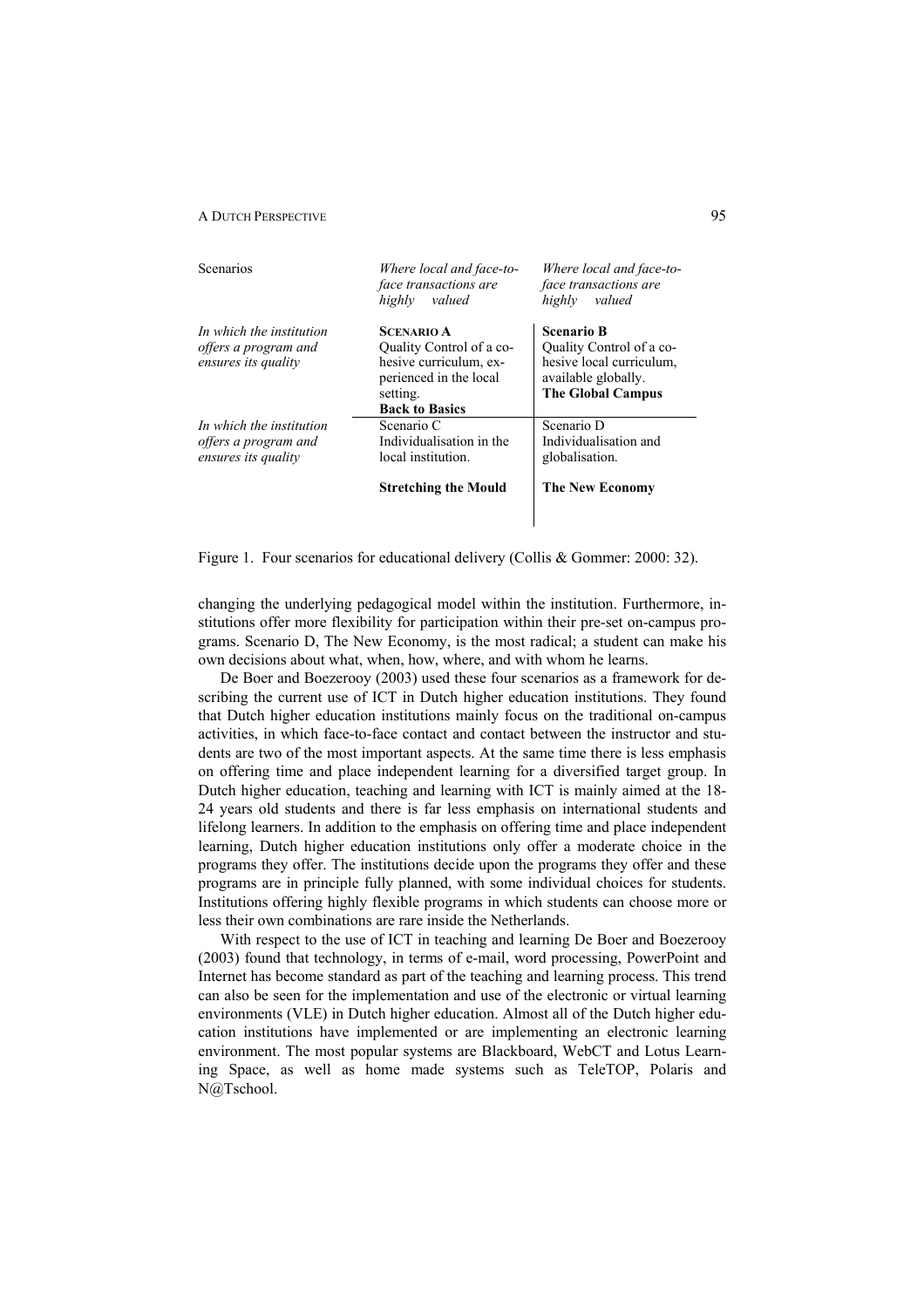One of these electronic learning environments, TeleTOP, has been developed at the University of Twente. An analysis of the use of TeleTOP was undertaken by De Boer (2003) and from this analysis it appears that most faculties at the university have implemented TeleTOP. The implementation of course environments in Tele-TOP started most commonly with first year courses, followed in the next year by second year courses and so on. In the academic years 2000/2001 – 2002/2003, 2766 TeleTOP course environments were set-up at the university of Twente. Of these TeleTOP environments, 83% (2268) were produced for courses, the other environments were used as project environments. The average number of TeleTOP course environments that are being produced has been about a 1000 per year. Furthermore, the analysis showed that 73% of the 2268 course environments were actually used for course support, in which the instructor was responsible for the content (teaching and learning materials) and the students had access to the environments. A minimal requirement for the use of TeleTOP is that for each course environment at least five documents had to be placed in the environment. The average number of the Tele-TOP documents that an instructor placed to the environment is around 105 documents. It is interesting to note that the larger the student groups, the more documents an instructor placed in TeleTOP.

Although standard applications and electronic learning environments such as TeleTOP have become a more common phenomenon in the teaching and learning process they have not radically affected the nature of this process. The instructor is and will remain the "core medium". This indicates that the classroom orientation model is the most common model used within Dutch higher education; a model in which instructors and other actors highly value the face-to-face interaction and direct communication between instructors and students and among students (see Table 2 for results of a survey of decision-makers, support staff and lecturers). However,

| <b>Features</b>                             | <b>Scale (1-5)</b>                                      | Mean     | <b>SD</b> |
|---------------------------------------------|---------------------------------------------------------|----------|-----------|
|                                             |                                                         | $(N=57)$ |           |
| How much interaction with                   | Very low amount-Very                                    | 3.30     | .71       |
| the instructor occurs in the<br>course?     | high amount                                             |          |           |
| How much interaction                        | Very low amount- Very                                   | 3.32     | .66       |
| among the students occurs<br>in the course? | high amount                                             |          |           |
| How are the learning mate-                  | All predefined/acquired by                              | 2.91     | .58       |
| rials used in the course<br>acquired??      | the instructor- All found or<br>created by the students |          |           |
| How does the student par-                   | Individually As part of a                               | 2.91     | .61       |
| ticipate in the course?                     | group                                                   |          |           |
| How much of the course is<br>web-based?     | None- Entire course is<br>web-based                     | 2.89     | .72       |
| How does the student                        | Face to face - Only via                                 | 2.88     | .38       |
| communicate within the<br>course?           | computer                                                |          |           |

Table 2. Use of technology in Dutch higher education: Part of a blend.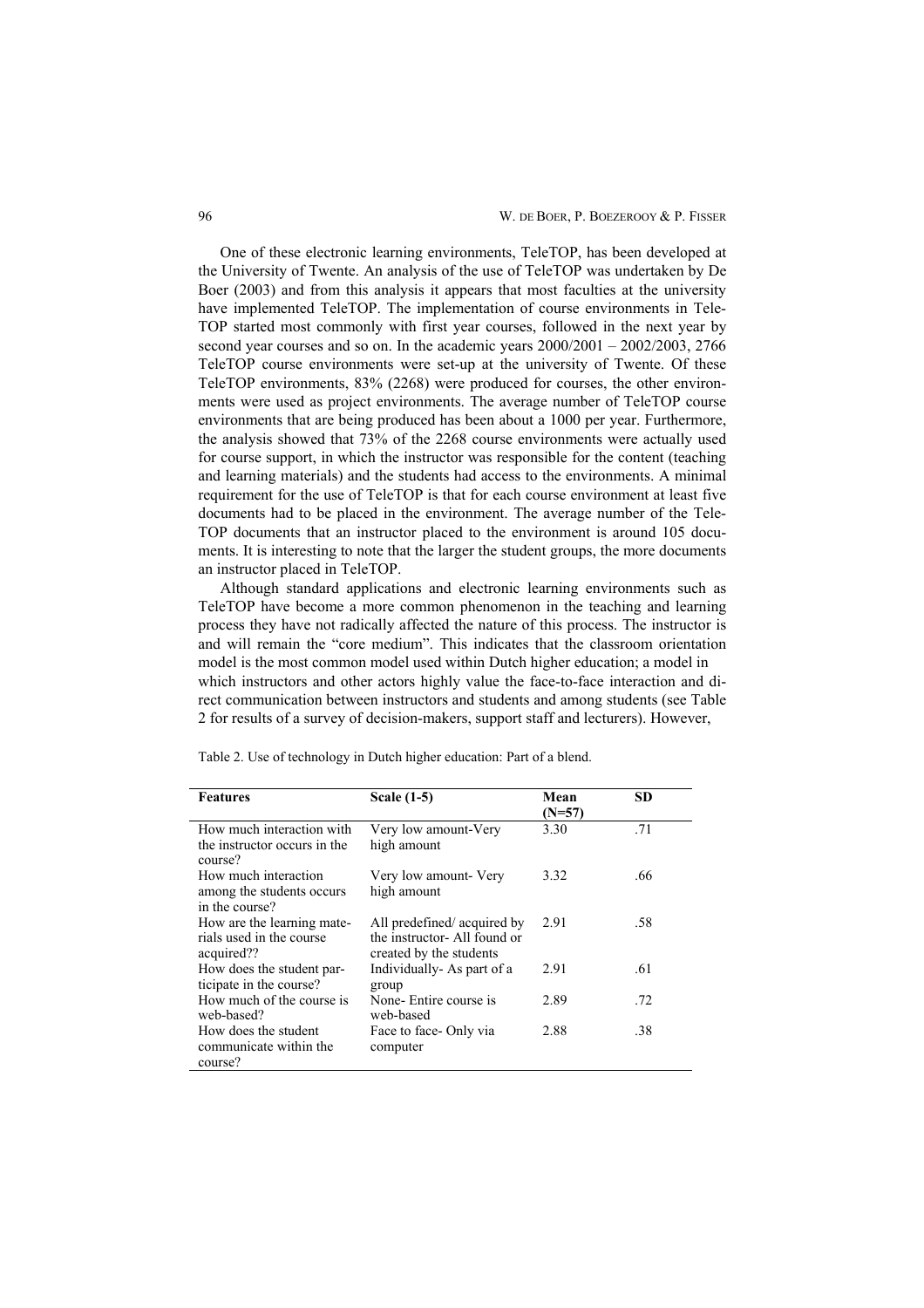the more flexible ways of learning, such as communication via the Web or more flexibility for students in choosing their teaching and learning materials, are gaining interest in Dutch higher education. They do not replace the traditional on-campus settings, but complement them and become part of the blend of on-campus delivery.

#### **Future Expectations for Learning Models and Related ICT: From Back-to-the Basics to Stretching The Mould?**

In the precious section, four different scenarios for educational delivery were outlined. De Boer and Boezerooy (2003) report on results of a survey where decision makers, support staff and lecturers in Dutch higher education institutions were asked to indicate the extent to which these four scenarios exist now and the extent to which they would exist in the future (2005). The results, as outlined in Table 3, reveal that on-campus activities for the 18-24 years old students dominate both current and future descriptions of practice.

Whilst face-to-face contact with the traditional (18-24 year old) student groups will remain important in the future, ICT will become increasingly part of the blend of technology and traditional ways of teaching and learning. Furthermore, no real dramatic changes in mission, profile or market position are expected, especially not with respect to new target groups like international students and lifelong learners. Nevertheless, Dutch institutions are gradually "stretching the mould"; offering more flexibility in changing their procedures, models and programs as a process of change from within. It seems that within courses more flexibility is going to be offered. These changes, however, are gradual and usually slow and may comply with the slight changes in needs and demands as perceived by the institutions.

| Scenario    | <b>Typical learning set-</b><br>ting $(N=57)$ | <b>Now</b> | Future     |
|-------------|-----------------------------------------------|------------|------------|
|             |                                               | Mean (SD)  | Mean (SD)  |
| $\mathbf A$ | Back to the basics                            | 4.55(0.75) | 4.23(0.82) |
| B           | The global campus                             | 1.70(0.78) | 2.76(1.03) |
| $\mathbf C$ | Stretching the mould                          | 3.50(1.07) | 4.14(0.79) |
| D           | The new economy                               | 1.52(0.78) | 2.70(1.12) |

Table 3. Extent to which typical learning settings occur now and in the future (DeBoer and Boezerooy, 2003).

1=little or none, 3=some, 5=very much the case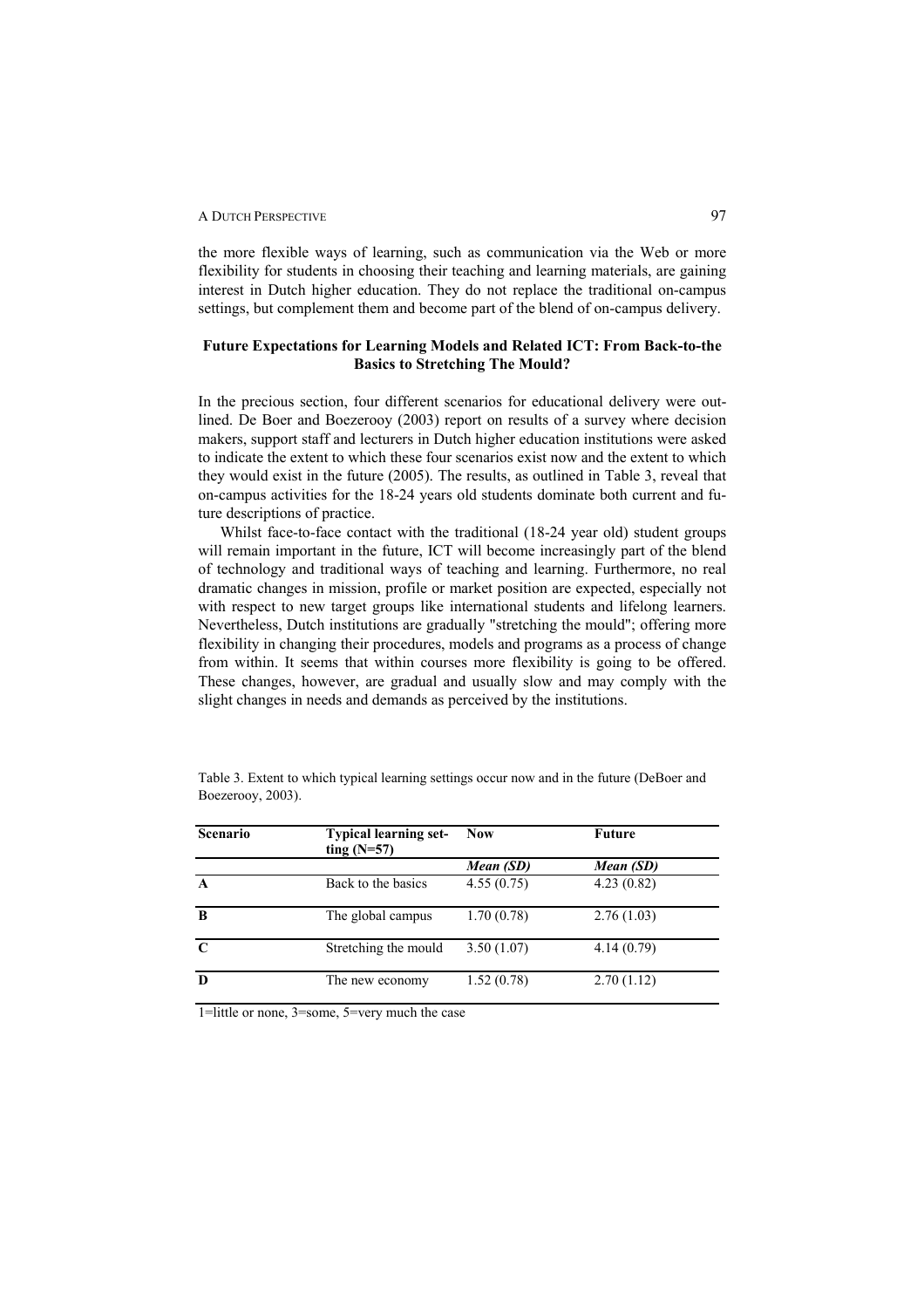It is interesting to compare these results with those of some of the other countries involved in the international survey (Collis & Van de Wende, 2002). Results from this comparison indicate that for UK and Australian higher education institutions the most common scenario for describing their current situation is the "Back to Basics" scenario. Predictions for the future however, reveal a move towards widening the opportunities for distance learning. This opening and stretching of the traditional course model (De Boer & Collis, 2003) seems a way for actors within the higher education to meet demands such as lifelong learning and providing programs for international students. However, Dutch higher education institutions are far less concerned with meeting the demands of international students than their UK and Australian counterparts (See Chapters 8 & 9).

#### **Conclusion**

As in many other countries, the impact of ICT in Dutch higher education has been considerable, but also very diverse. In the 80s and the 90s many experiments were started within the individual higher education institutions and many of these experiments have become institutionalised. However, this does not (yet) mean that the introduction and development of ICT has had the wide-ranging effect on the teaching and learning processes in Dutch higher education institutions that was expected or predicted by many people.

With respect to the near future, De Boer & Boezerooy (2003) report that Dutch higher education institutions do not expect any revolutionary change as a result from or related to the use of ICT. There is not really a concern about being forced to change by either external forces or institutional developments. But these factors are having an influence. With a strong institutional policy and important key actors that promote the use of ICT in education, more ICT initiatives are becoming institutionalised. Even though ICT in education has promising possibilities in relation to distance learning and online learning, campus-based variations, which offer more flexibility, will be a primary focus both now and in the future. Nevertheless, modest changes will occur in relation to distance learning, but only parallel to the oncampus mode, not replacing it.

#### **References**

- Bates, T. (2001) *National strategies for e-learning in post-secondary education and training*. Paris: UNESCO/IIEP.
- Boer, W. F. de, & Collis, B. (2003). Flexibility beyond time and place: Stretching and opening the course. In A. Szucs  $\&$  E. Wagner (eds.). Conference Proceedings of EDEN 2002: The Quality Dialogue (pp. 95-101). Bulgaria: EDEN.
- Boer W.F de (2003). *TeleTOP evaluation*. Internal report. Enschede: University of Twente.
- Boer, W.F. de, & P. Boezerooy (2003). ICT in the Netherlands: Current experiences with ICT in higher education, in: M. van der Wende & M. van der Ven (Eds.) *The Use of ICT in Higher Education: A Mirror of Europe*. Utrecht: Lemma.